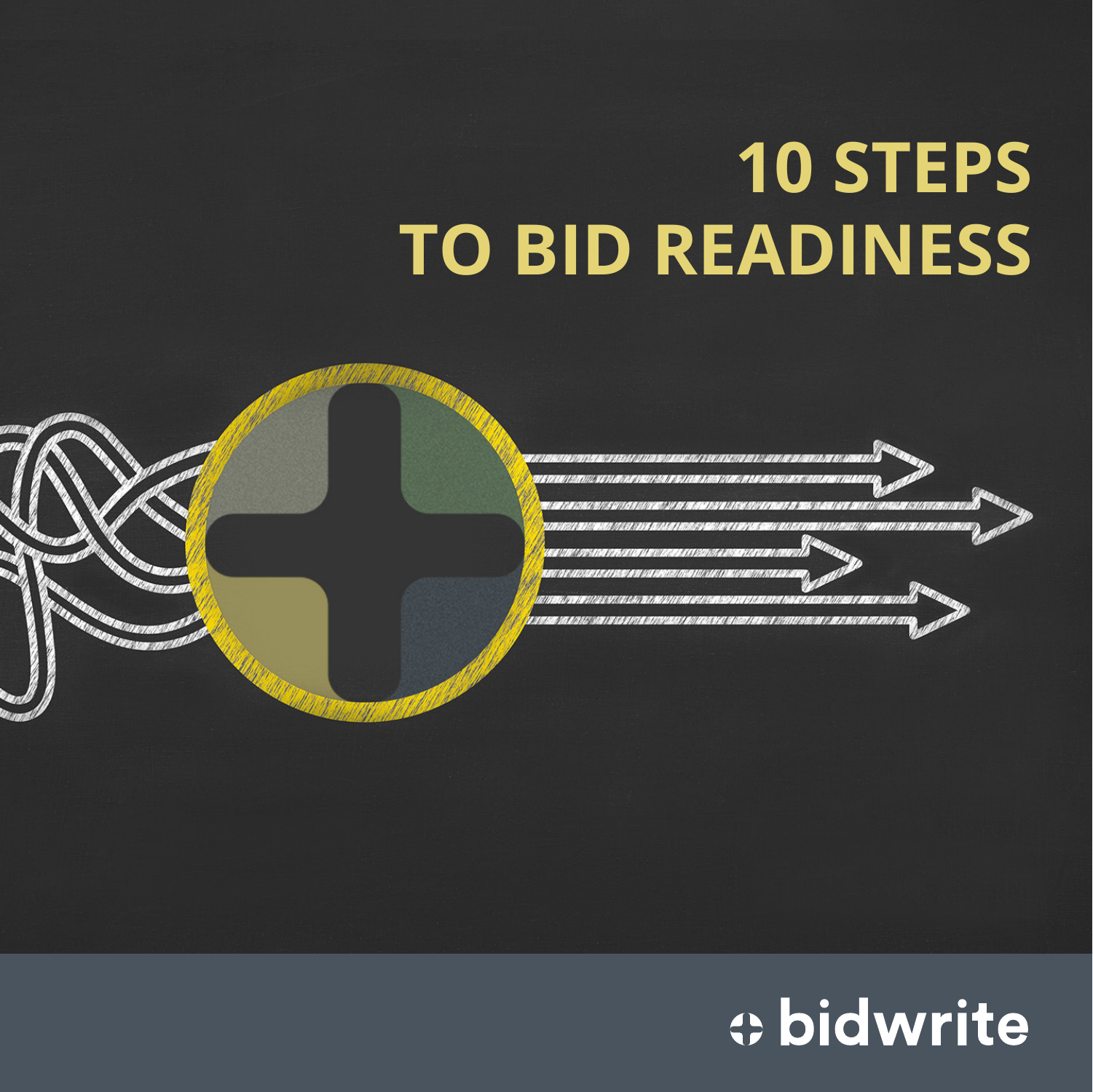### **PRIOR PLANNING MAXIMISES BID OPEN PERIOD**

If you're waiting for a request for tender (RFT) to be released before working on your submission, you're already putting yourself in a difficult position.

BidWrite has a standard preparation approach when assisting clients with large tenders. This ensures that your whole bid response team and relevant industry partners (if any) are aligned and ready to respond to the RFT as soon as it is released.

### CRITICALLY, THIS MAXIMISES THE PRECIOUS BID OPEN PERIOD

**Our approach comprises 10 steps – all of which are tailored to the [opportunity in question, existing client capability and response timeframes.](#page-2-0)** 

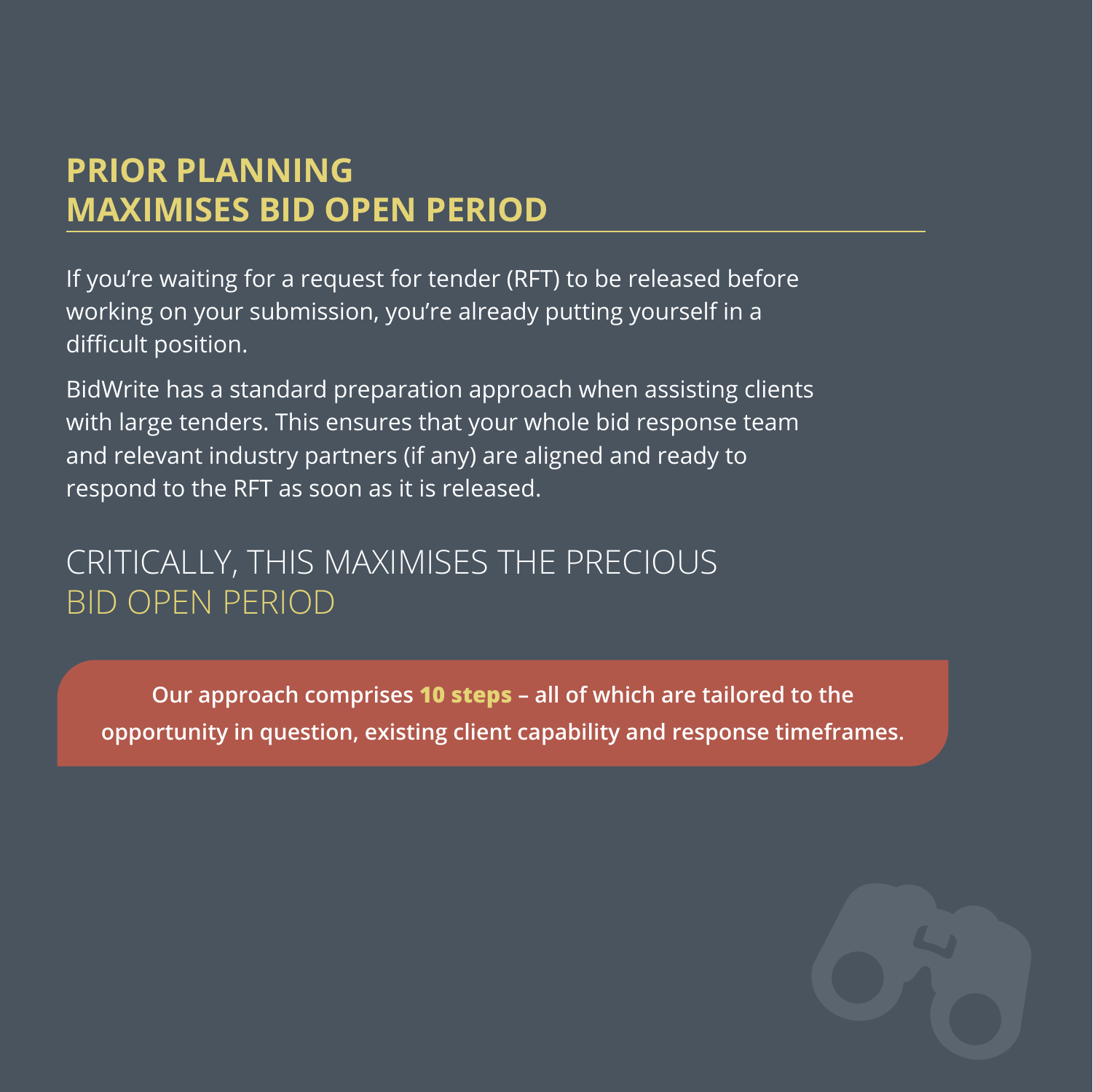### <span id="page-2-0"></span>**THE 10 STEPS**

EM

 $\boldsymbol{C}$ 

酩

<u>ini</u>

 $\square$ 

- **[1. ASSESS BID READINESS](#page-3-0)** 
	- **[2. DEVELOP WIN STRATEGY](#page-4-0)**
- **[3. IDENTIFY AND CONFIRM BID TEAM STRUCTURE](#page-5-0)**
- **[4. ESTABLISH BID MANAGEMENT TOOLS, SYSTEMS AND PROCESSES](#page-7-0)**
- **[5. TRAIN AND COACH INTERNAL EXPERTS](#page-8-0)**
- **[6. REVIEW AND TAILOR EXISTING RE-USE MATERIAL](#page-9-0)**
- **[7. IDENTIFY AND DEVELOP RESPONSE TEMPLATES](#page-10-0)**
- **[8. IDENTIFY AND PROGRESS LONG LEAD ITEMS](#page-11-0)**
- **[9. COMMENCE EXECUTIVE SUMMARY DRAFTING](#page-12-0)**
- **[10. DEVELOP INITIAL RESPONSE SCHEDULE](#page-13-0)  AND PROPOSAL MANAGEMENT PLAN**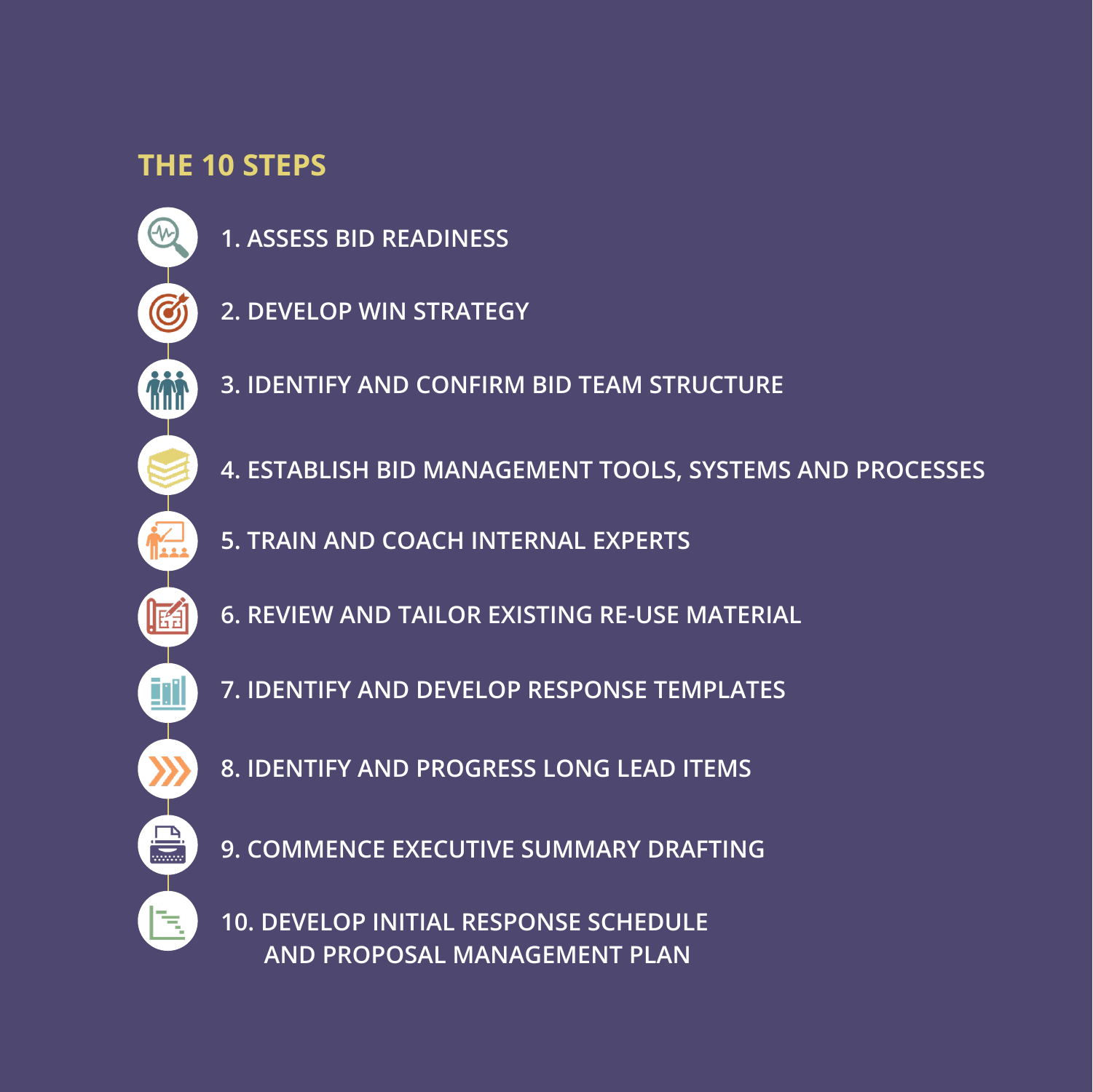

### <span id="page-3-0"></span>**STEP 1 – ASSESS BID READINESS**

**BidWrite has an established model for assessing the maturity of an organisation's tendering function. The full process investigates 40 different areas across the five categories of:**

#### **Processes, People, Resources, Proposal Organisation and Output**.

**We use selected elements of this model to assess your overall readiness, highlighting any risk areas that need to be addressed. Areas of interest usually include:**

- **»** content development process
- **»** approval process
- **»** document management process
- **»** graphics development process
- **»** previous tenders and re-use content.

This assessment informs planning for the scale and range of future step activities, in particular *[Step 5 - Training and Coaching](#page-8-0)*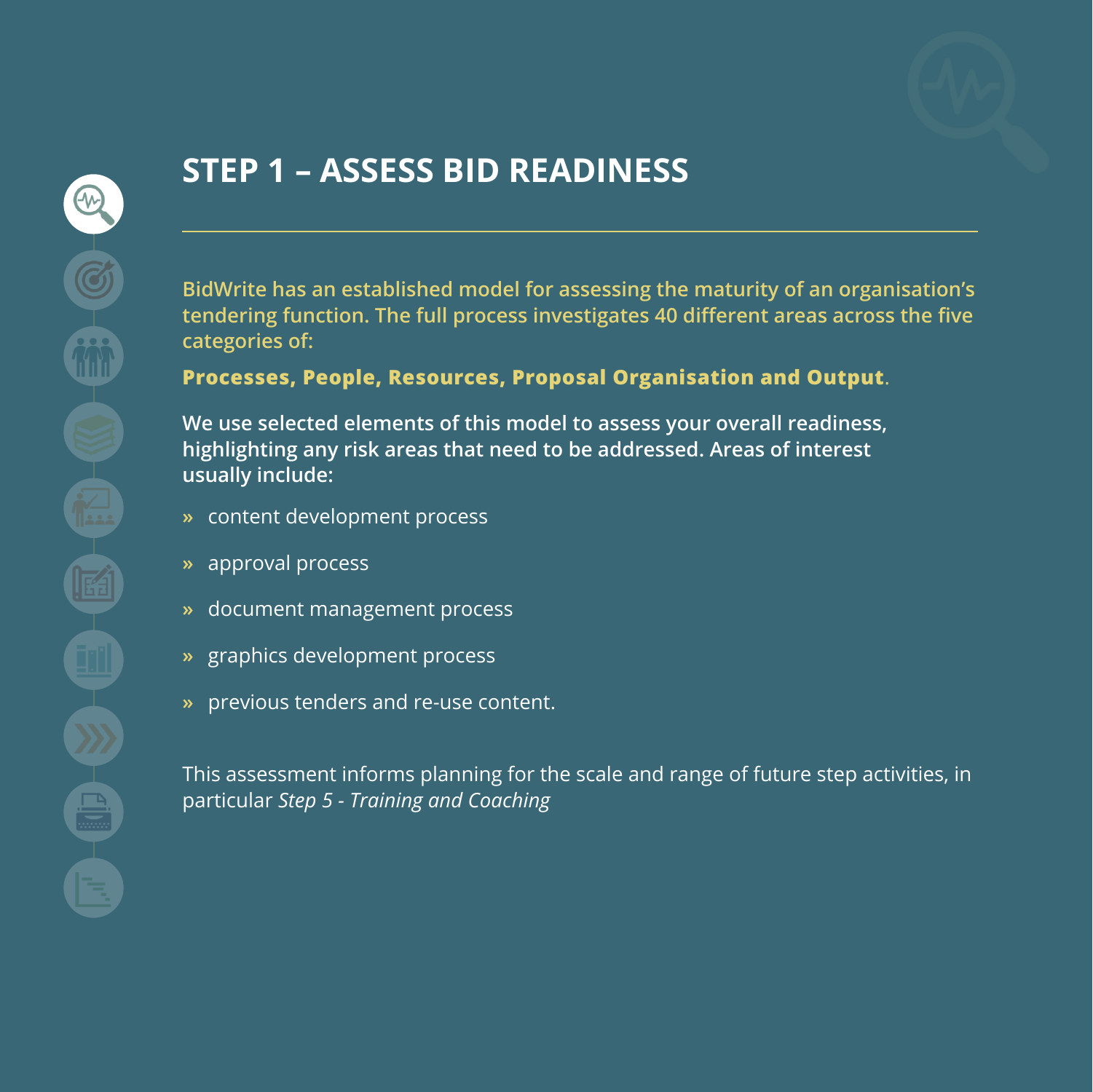### <span id="page-4-0"></span>**STEP 2 – DEVELOP WIN STRATEGY**

The objective of this task is to clearly identify why you will win the opportunity. This needs to be documented in order to ensure a compelling and consistent story throughout the submission.

#### **An effective bid strategy:**

- **»** is structured around the key customer issues associated with the project
- **»** presents a compelling and differentiated approach to addressing these issues
- **»** accurately reflects your competitive position, as perceived by the client
- **»** identifies supporting evidence needed for the response (both existing collateral and items that need to be developed)
- **»** develops key messages and content strategies which are then mapped onto specific tender deliverables.

Developing a structured bid strategy document typically involves a facilitated workshop, or series of workshops.

The resulting bid strategy document provides the additional benefit of helping define the initial structure and high-level content for your Executive Summary.

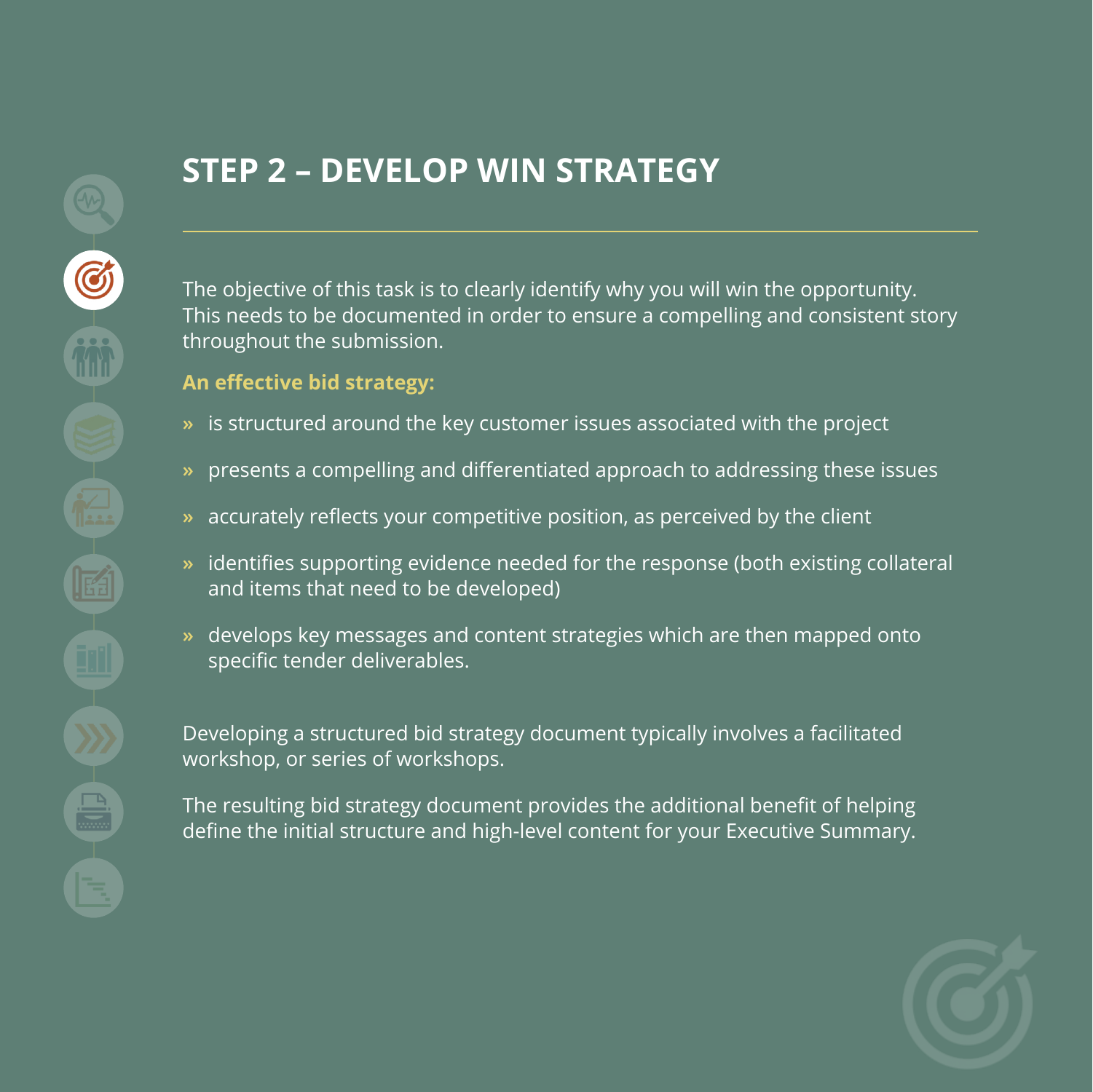### <span id="page-5-0"></span>**STEP 3 – IDENTIFY AND CONFIRM BID TEAM STRUCTURE**

Early confirmation of the size, shape, roles and responsibilities of your tender response team will deliver a more effective team and ensure no valuable time is lost. This process will also help identify any resource gaps prior to the RFT being released.

#### **Three-tiered proposal team structure for major tenders**

- **» An Executive Steering Committee** providing senior management oversight and sponsorship. In addition to providing an important governance function, this group's responsibilities can also include support for:
- any ongoing client influencing plans during the tender period
- the identification and, if necessary, recruitment of key personnel
- the resolution of key issues identified by the Bid Manager.
- **» The Core Bid Team**  this team consists of the senior people within the proposal team (e.g. Bid Manager and their 2IC, plus Solution, Pricing, Commercial and Volume Leads). This team regularly reviews, monitors and manages overall progress and typically meets as a core team to discuss key issues that the wider team do not need to be involved in.
- **» The Wider Bid Team** this team comprises other individuals with specific bid responsibilities. This group will also participate in the regular progress reviews and stand-up meetings established by the Bid Manager. The actual composition and size of the wider bid team will be strongly influenced by the structure and content requirements of the RFT.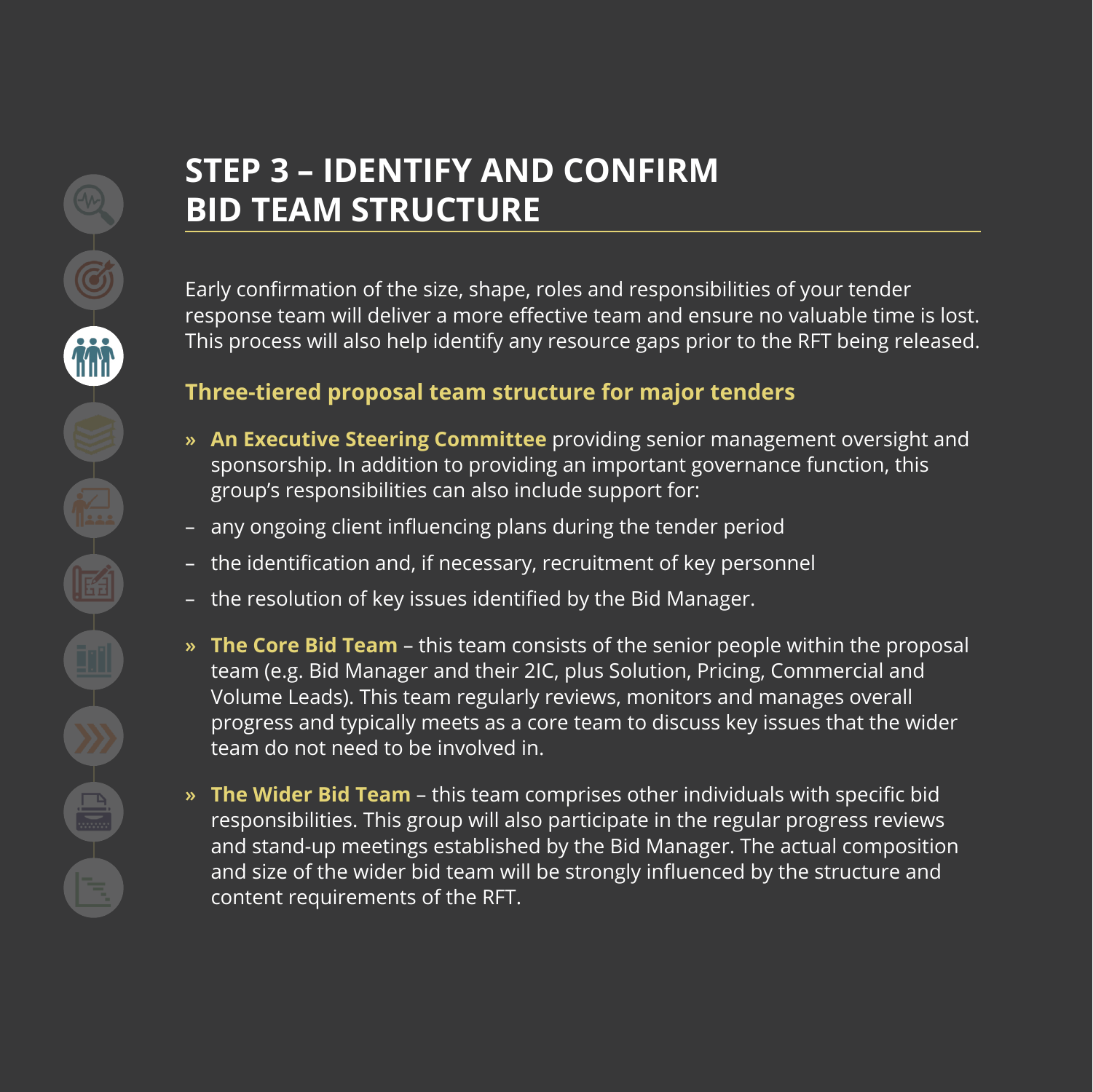#### **TWO THINGS WORTH REMEMBERING**

#### **Deadlines are not an aspiration**

**All people assigned with responsibilities for the bid should have their availability confirmed directly with their line manager. This will help ensure that individuals are given the capacity to apply the necessary priority and effort to their proposal deliverables.**

#### **Availability is not a skill**

**It is vital that people are assigned because they have the required skills, experience and knowledge, not because they are available or have capacity. When availability is the key driver of assignment, this it is often detrimental to the bid.**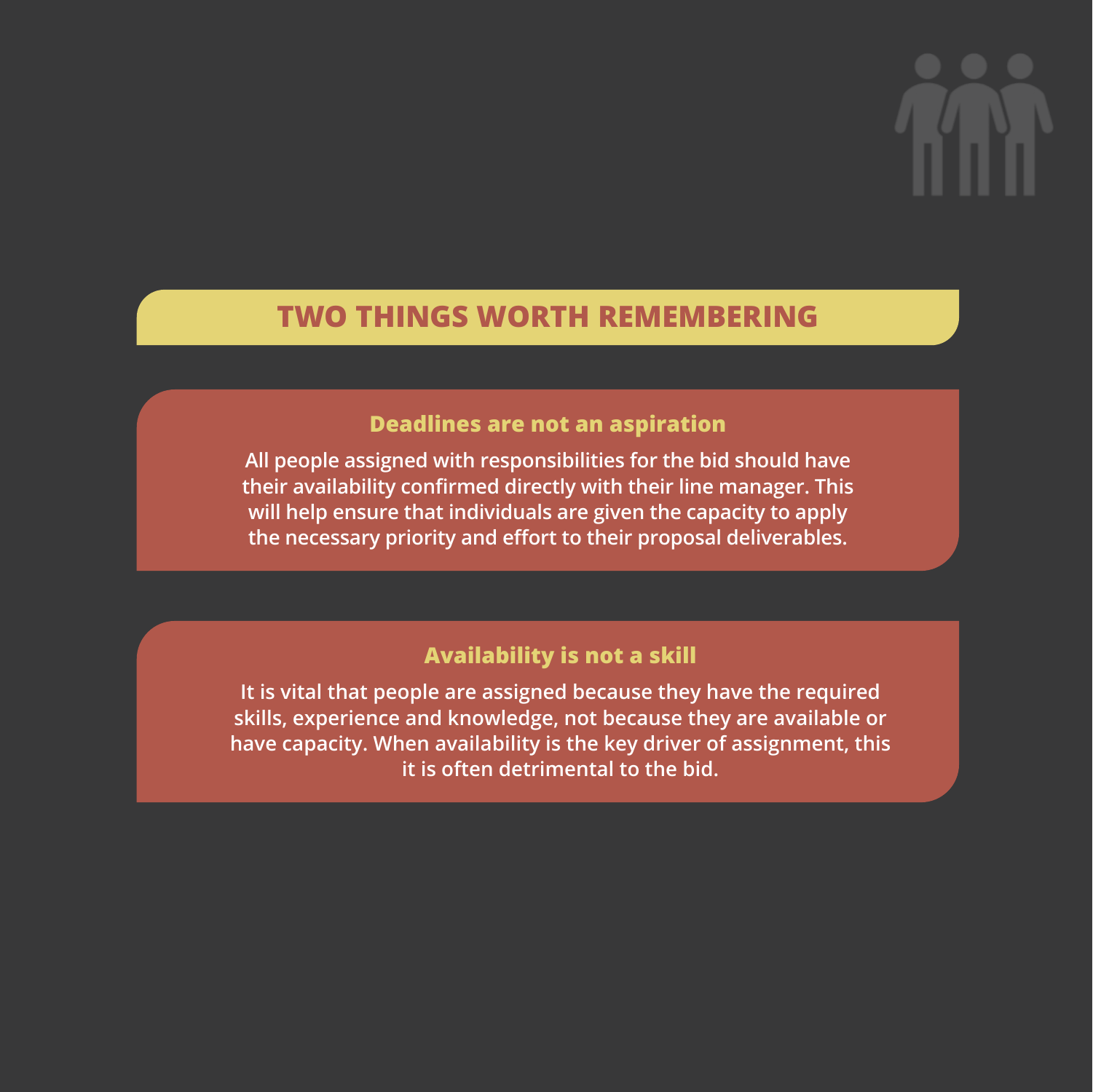### <span id="page-7-0"></span>**STEP 4 – ESTABLISH BID MANAGEMENT TOOLS, SYSTEMS AND PROCESSES**

Many bid-mature organisations use SharePoint (or similar collaboration tools) for bid document management and control. Your collaboration system should be reviewed to ensure it can be configured to effectively monitor proposal development progress, as well as providing overall documentation control.

**Depending upon the output from** *[Step 1 \(Bid Maturity Review\)](#page-3-0)***, other standard bid management tools and processes that may need to be established include:**

- **»** progress tracking and reporting
- **»** issue and action logs
- **»** clarification question tracking
- **»** graphic development process
- **»** compliance tracking
- **»** initial bid dictionary of common terms
- **»** drafting style guide and writing guidance for authors.

**Prior to the RFT being released, this step should also focus on other resources that will support your bid team. For example:**

- **»** IT, including access and authorisations required for all contributors
- **»** bid rooms and separate breakout areas
- **»** hard copy documentation filing and storage
- **»** whiteboard access.

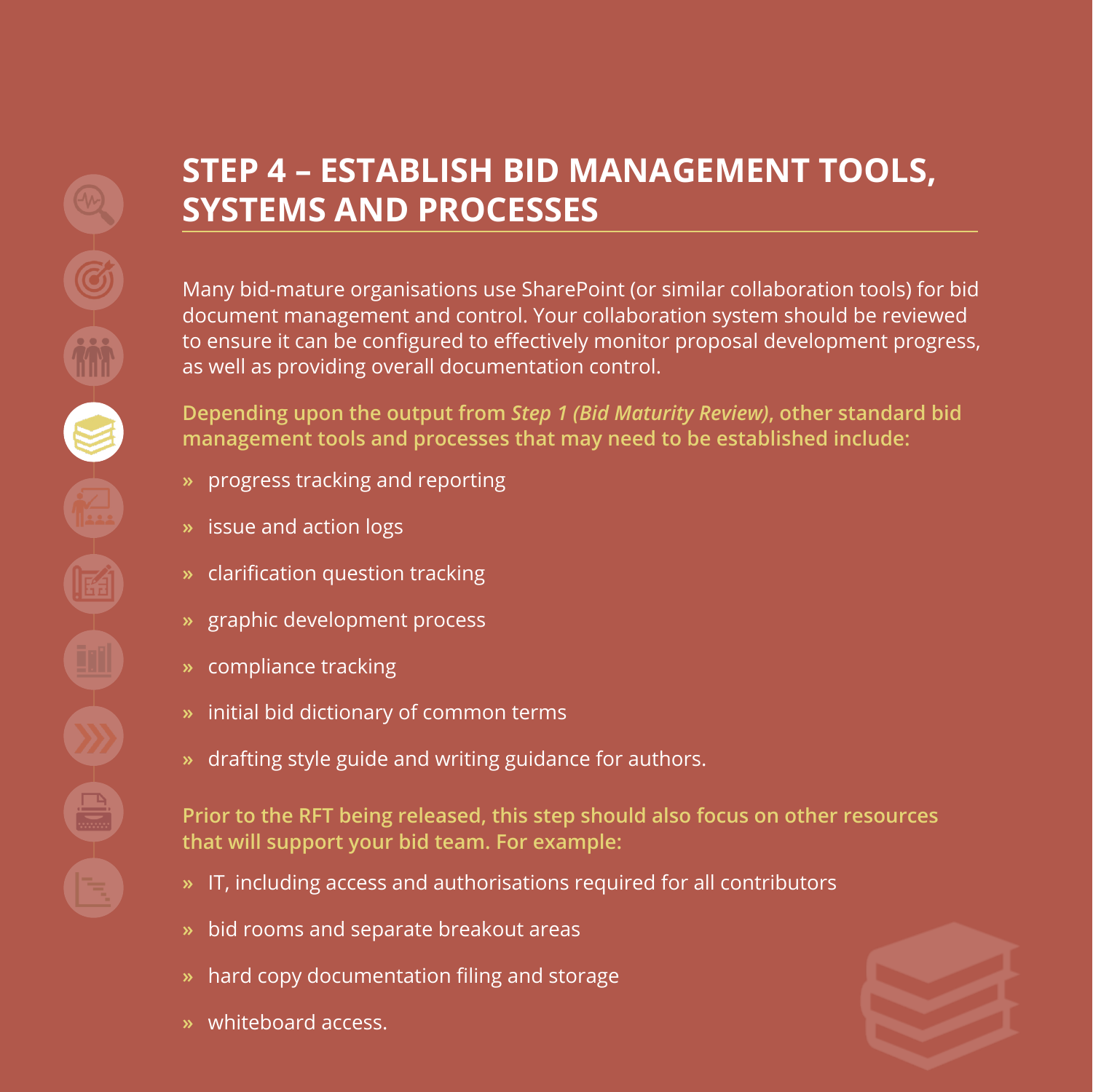

## <span id="page-8-0"></span>**STEP 5 – TRAIN AND COACH INTERNAL EXPERTS**

A common challenge with large tenders is ensuring that internal experts are aware of tendering best-practice and how they can best support the production of a compelling submission.

**It is recommended that the SMEs who will have substantial involvement in producing content receive early training in:**

- **» the overall content development process**, from initial outlining/storyboarding through to final production.
- **» using document templates** and editing/drafting techniques to ensure that their contributions do not lead to unnecessary document corruption and the costly process of downstream rectification and reformatting.
- **» how to achieve client focus** within their areas of responsibility. This involves communicating the issues important to the client, the benefits of your solution and providing the proof that makes your claims credible. Many internal experts focus solely on the solution or simply answering the question. This results in a compliant, but not compelling response.
- **» basic persuasive writing techniques** so they can effectively support specialist bid writers, particularly in the development of informative graphics.

Training is usually provided in the form of a half-day workshop. To improve the learning outcomes, our preference is that this training is highly interactive with exercises and content developed, in part, from previous proposals. In our experience these workshops also provide the additional benefit of aligning and motivating people for the forthcoming RFT.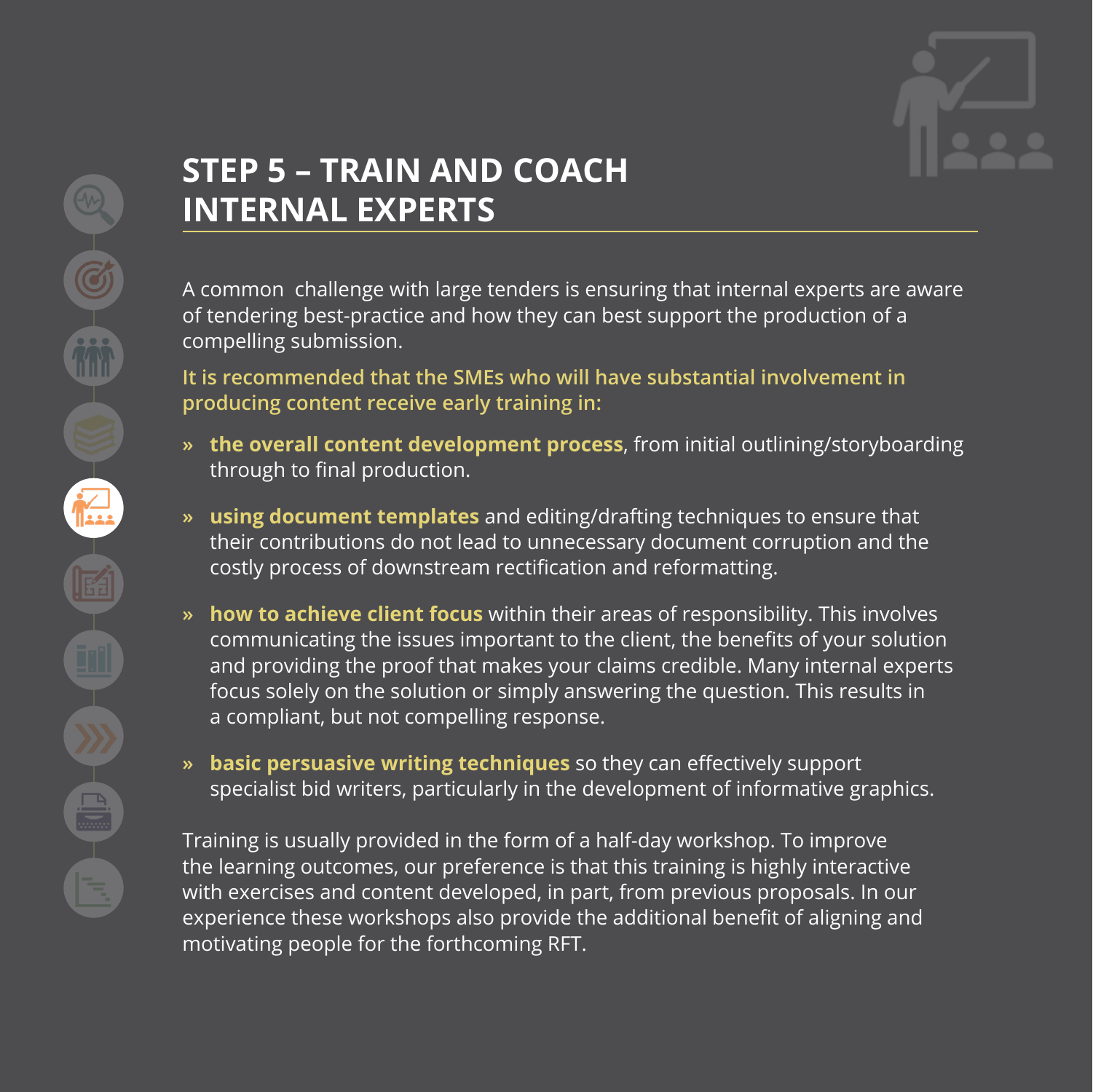### <span id="page-9-0"></span>**STEP 6 – REVIEW AND TAILOR EXISTING RE-USE MATERIAL**

Reviewing existing material and previous tender responses allows us to benchmark them against best-practice to identify specific areas for improvement. It also reduces costs by identifying collateral that can be tailored and reused for the current opportunity.

**While related to** *[Step 1 \(Bid Maturity Review\)](#page-3-0)***, this is a more detailed review that benchmarks the quality of material from previous responses against ten criteria across the following two categories:**

#### **» Information**

**What the bid says, including key messaging and evidence of client and competitive focus. Criteria include:**

- **–** strategy and messages
- **–** client focus
- **–** competitive focus
- **–** bid compliance (completeness/accuracy)
- **–** bid content (relevance/weighting).

#### **» Presentation**

**How the bid is presented, including layout and structure. Criteria include:**

- **–** document structure
- **–** page design
- **–** graphics
- **–** writing style
- **–** packaging.

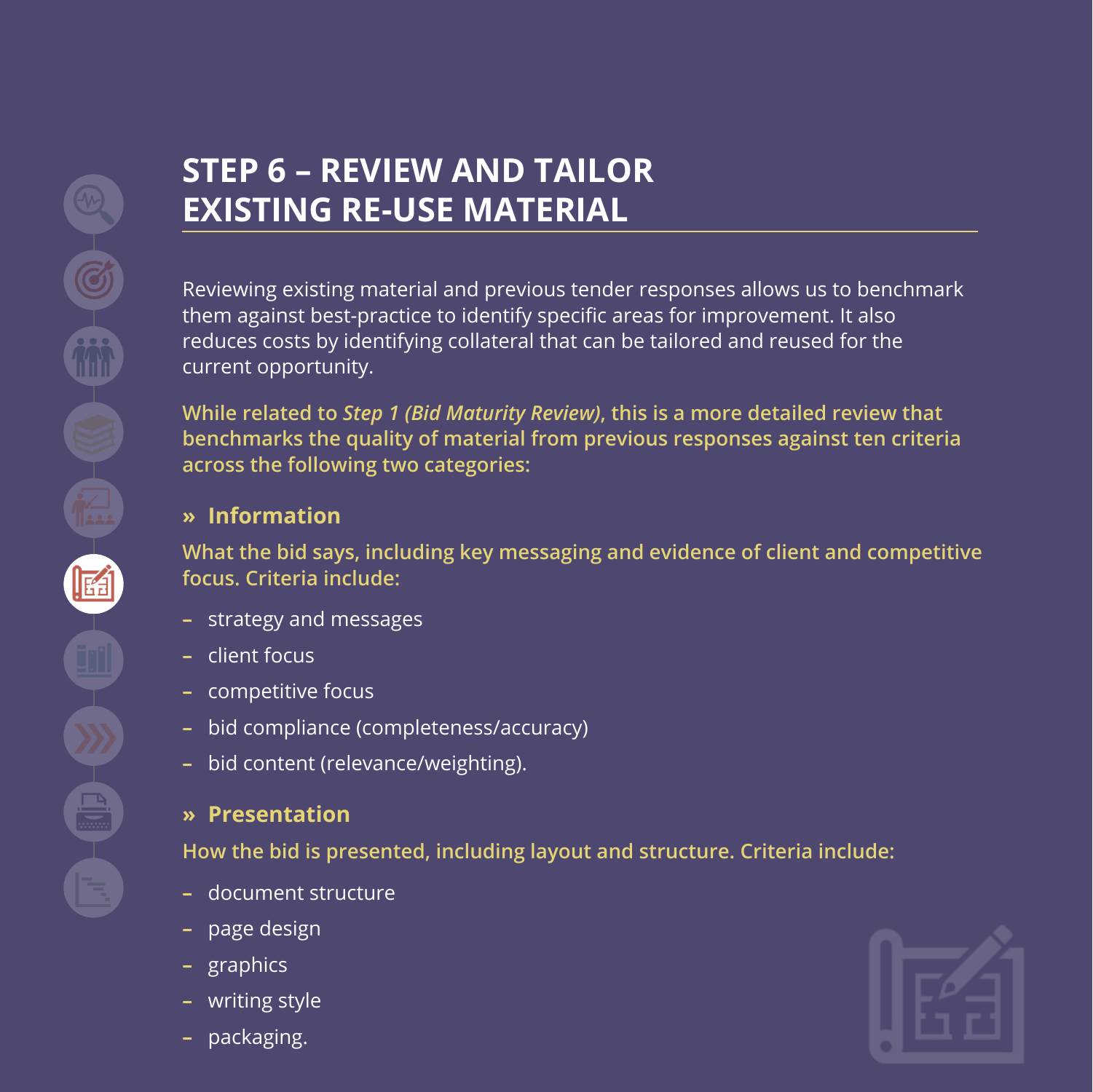

### <span id="page-10-0"></span>**STEP 7 – IDENTIFY AND DEVELOP RESPONSE TEMPLATES**

**There are usually several standard templates that can be developed prior to release of a tender. These typically include templates for:**

- **»** the main submission/response
- **»** supporting plans
- **»** resumés
- **»** position descriptions
- **»** project case studies.

Consideration also needs to be given as to what tender deliverables, other than the Executive Summary, will be developed using specialised publishing and/or design software. Ideally this decision needs to be made, at least provisionally, prior to the issue of the RFT. This is due to implications on cost, expertise and the schedule established for proposal development.

**MS Word templates should be constructed using the styles functionality in order to:**

- **»** maintain a consistent and professional appearance
- **»** support best-practice page layout
- **»** reduce the risk of template corruption.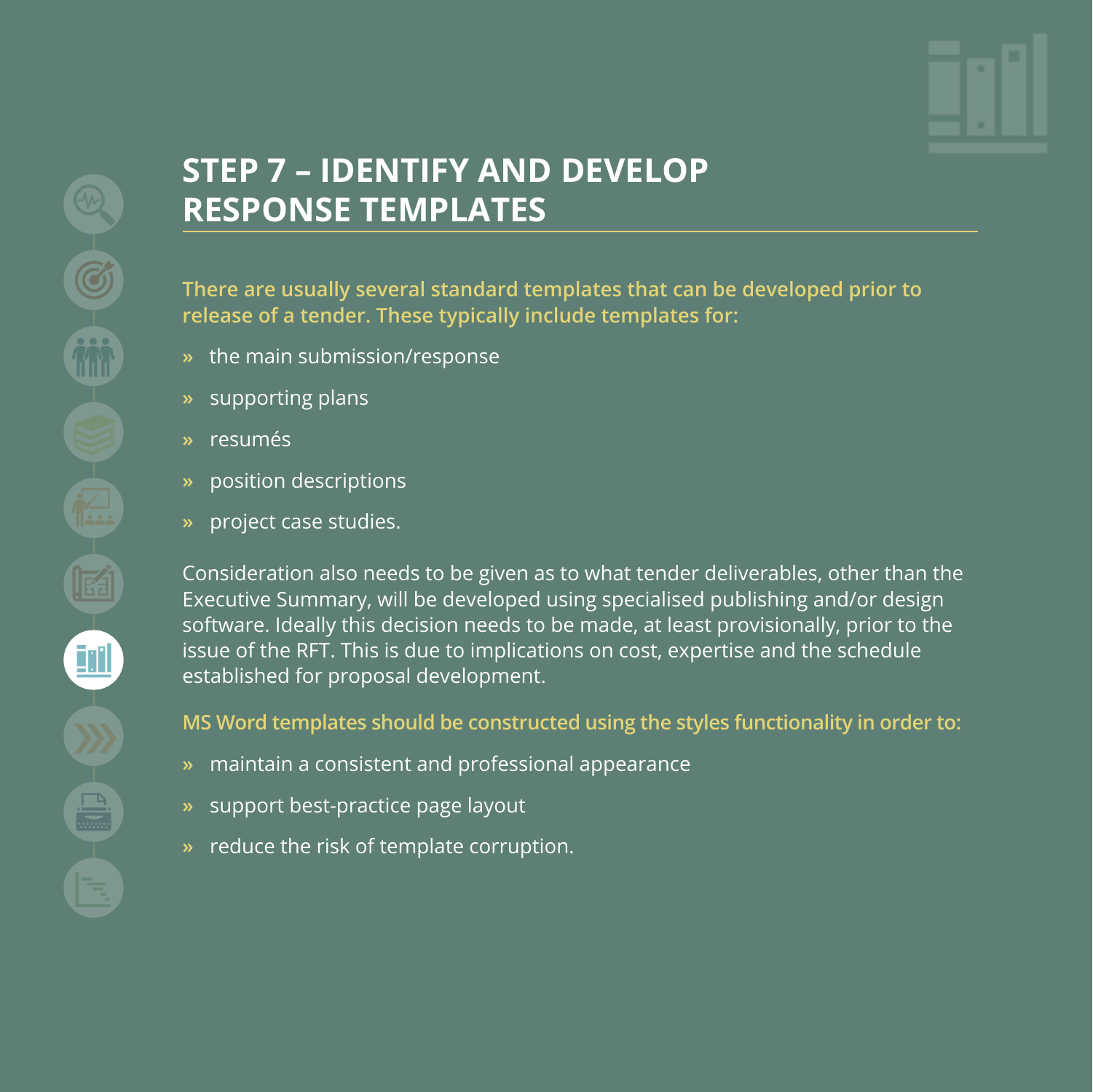### <span id="page-11-0"></span>**STEP 8 – IDENTIFY AND DEVELOP LONG-LEAD ITEMS**

**This activity identifies long-lead solution development tasks that can be commenced early in order to reduce risk during the open period.** 

**Common tasks include:**

- **» Identification of high-level organisation chart(s) and key people** the identification of suitable candidates for key personnel referenced in a bid typically demands a substantial amount of time from senior people, especially if this requires external recruitment.
- **» Selection and approval of partners and subcontractors** any decisions made prior to the RFT release, even if they remain provisional until its issue, will make it easier to integrate partners and subcontractors within the proposal development process.
- **» Confirmation of delivery methodology**  the majority of major tenders require you to describe and document how you will plan and execute the work to be delivered throughout the contract lifetime. Because this will have been considered as part of your bid/no-bid decision, make a start on documenting this early.

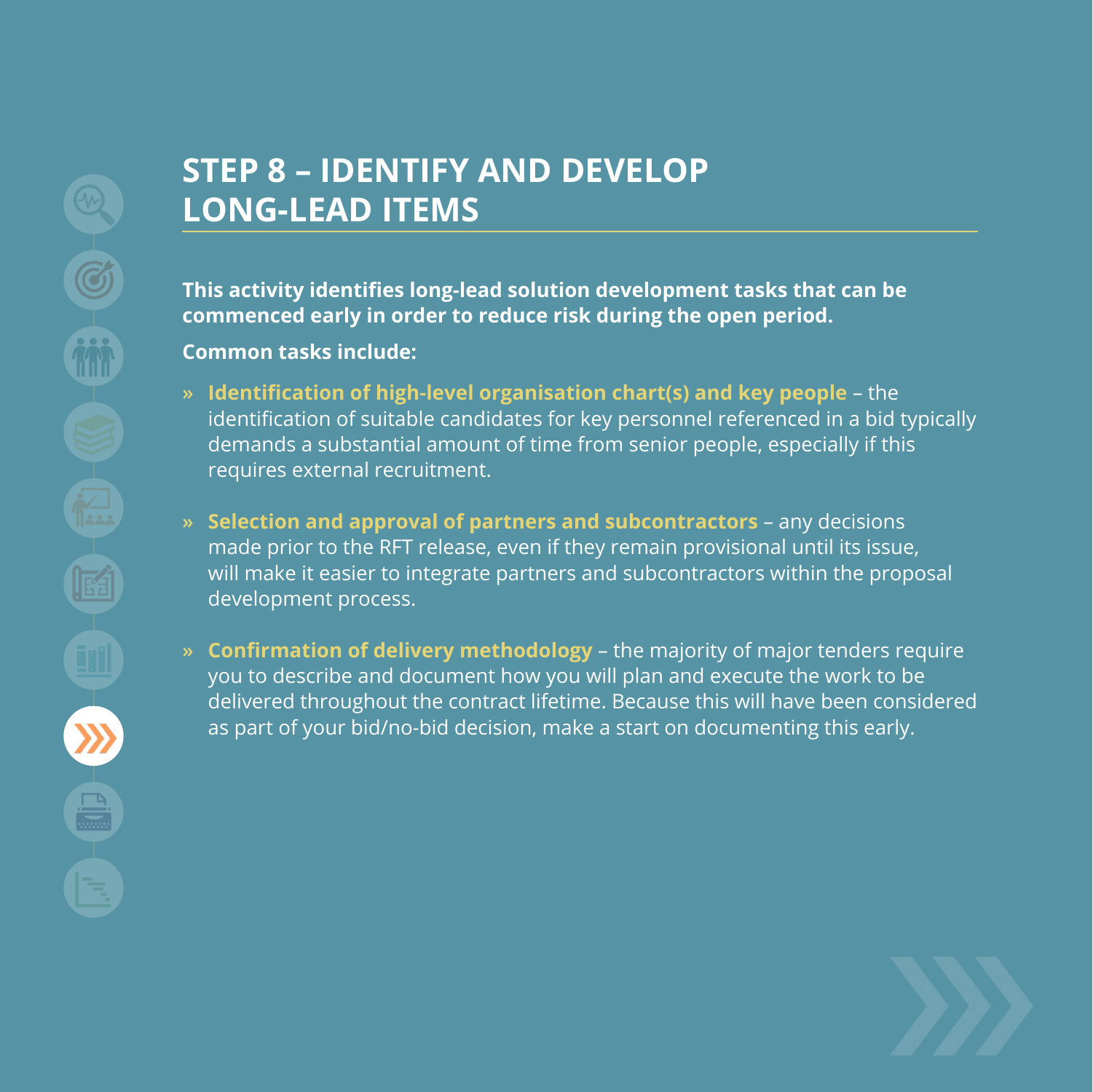

### <span id="page-12-0"></span>**STEP 9 – COMMENCE EXECUTIVE SUMMARY DRAFTING**

After your win strategy has been developed *[\(Step 2\)](#page-4-0)*, you'll be ready to start the first draft of the Executive Summary which will accompany your bid.

**Early drafting of the Executive Summary is recommended because it:**

- **»** validates the effectiveness of your win strategy
- **»** invites and facilitates early executive engagement
- **»** reinforces the overall win strategy and key supporting win themes for the bid team.

Providing an early version of the Executive Summary at the RFT kick-off meeting not only helps ensure the whole bid team is on the same page from a strategy perspective, it also provides a great example of proactive leadership and the standard of professionalism expected of the bid team.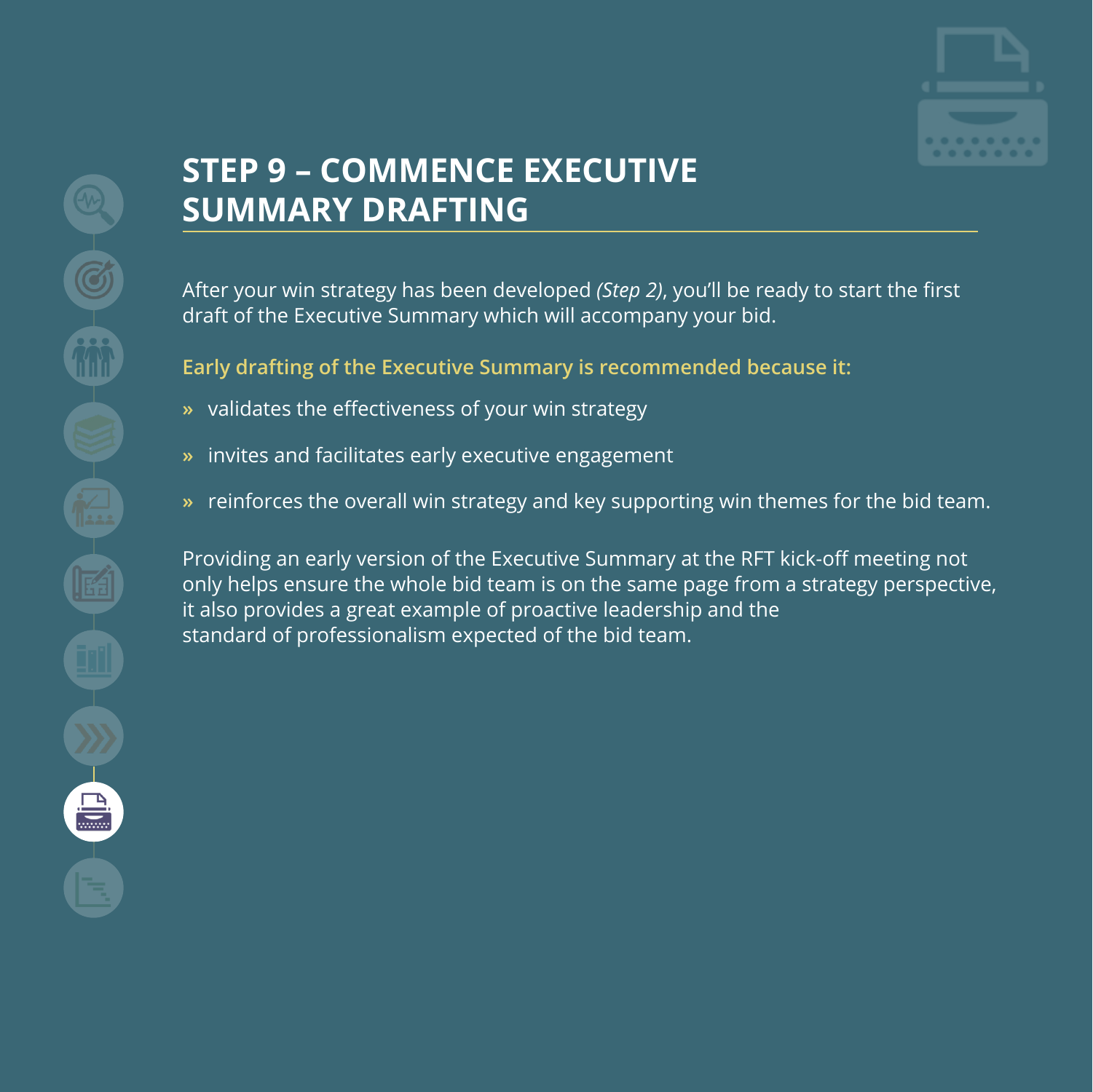### <span id="page-13-0"></span>**STEP 10 – DEVELOP INITIAL RESPONSE SCHEDULE AND PROPOSAL MANAGEMENT PLAN**

#### **This final preparatory step involves developing the:**

- **»** initial response schedule for the expected open period
- **»** proposal management plan.

#### **Response schedule**

The response schedule should include a detailed plan for the first two weeks (or so) leading up to the RFT kick-off meeting with the entire bid team. Global industry body APMP (the Association of Proposal Management Professionals) recommends that the kick-off meeting is held approximately 10% into the bid open period.

**Your response schedule should also reflect the '20-60-20 rule' as recommended by the APMP. This rule suggests that approximately:**

- **»** the first 20% of the open period is spent planning the response
- **»** the middle 60% of the open period is spent writing
- **»** the final 20% of the open period is spent reviewing and improving bid persuasion elements.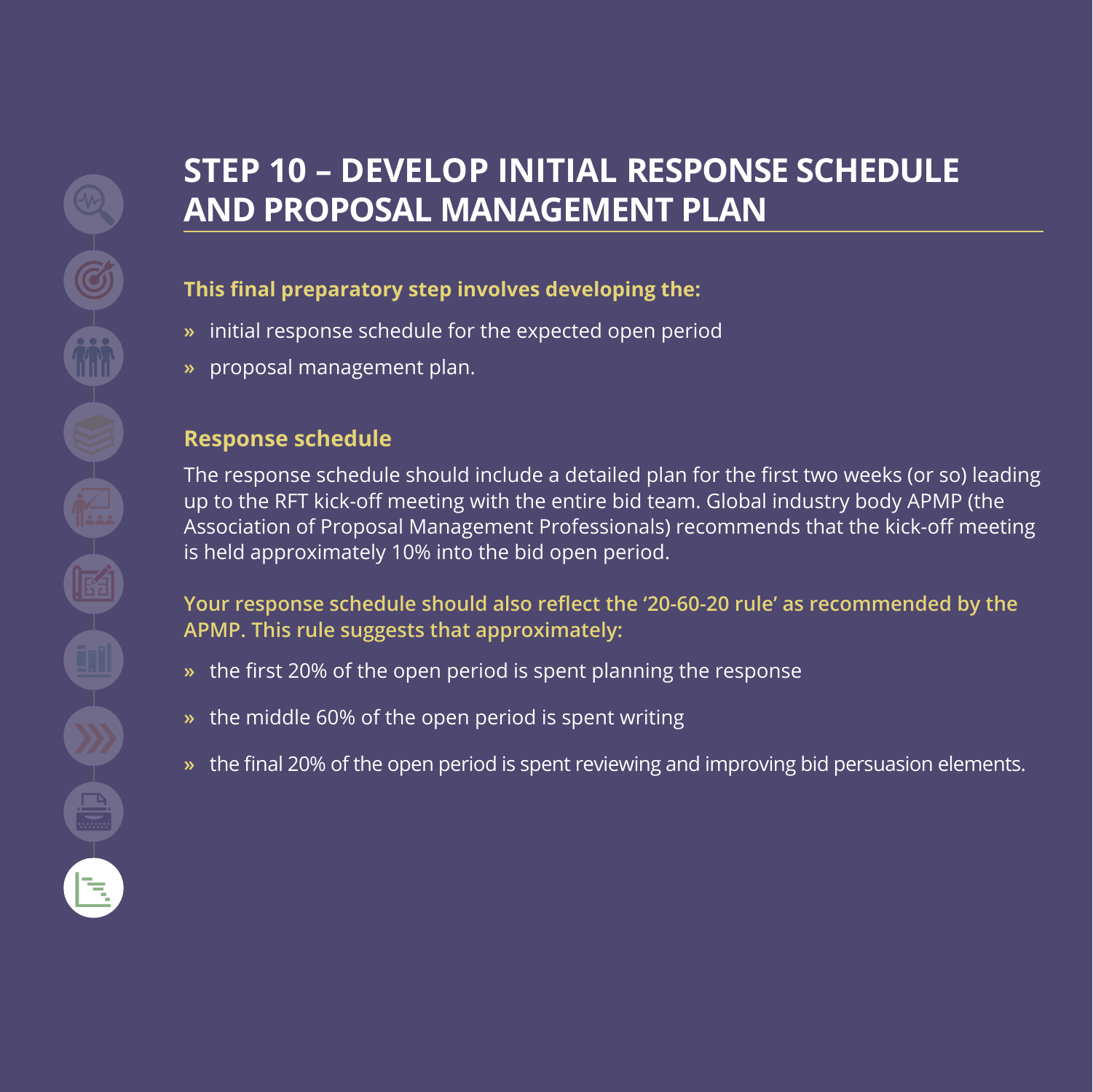#### After your win strategy has been developed (Step 2), you'll be ready to start the first **Proposal Management Plan**

For major tenders, early drafting of a Proposal Management Plan is good practice. This plan integrates many of the outputs from the preceding preparatory tasks.<br>'

#### ${\sf Typical\ contents\ for\ this\ planarrows {\sf d}}$

- **»** invites and project summary executive engagement of  $\mathbb{R}$
- **COSCOTTET DIVITE »** customer profile
- **»** competitive analysis
- only helps ensure the whole bid team is on the same page from a strategy perspective, who is on the same page f **»** win strategy
- » proposal organisation and roles, including writing assignments
- **»** proposal schedule
- **»** proposal dictionary
- **»** proposal operations, including facilities, support, relevant procedures (e.g. clarification questions and graphics requests), and progress/stand-up meeting frequency.